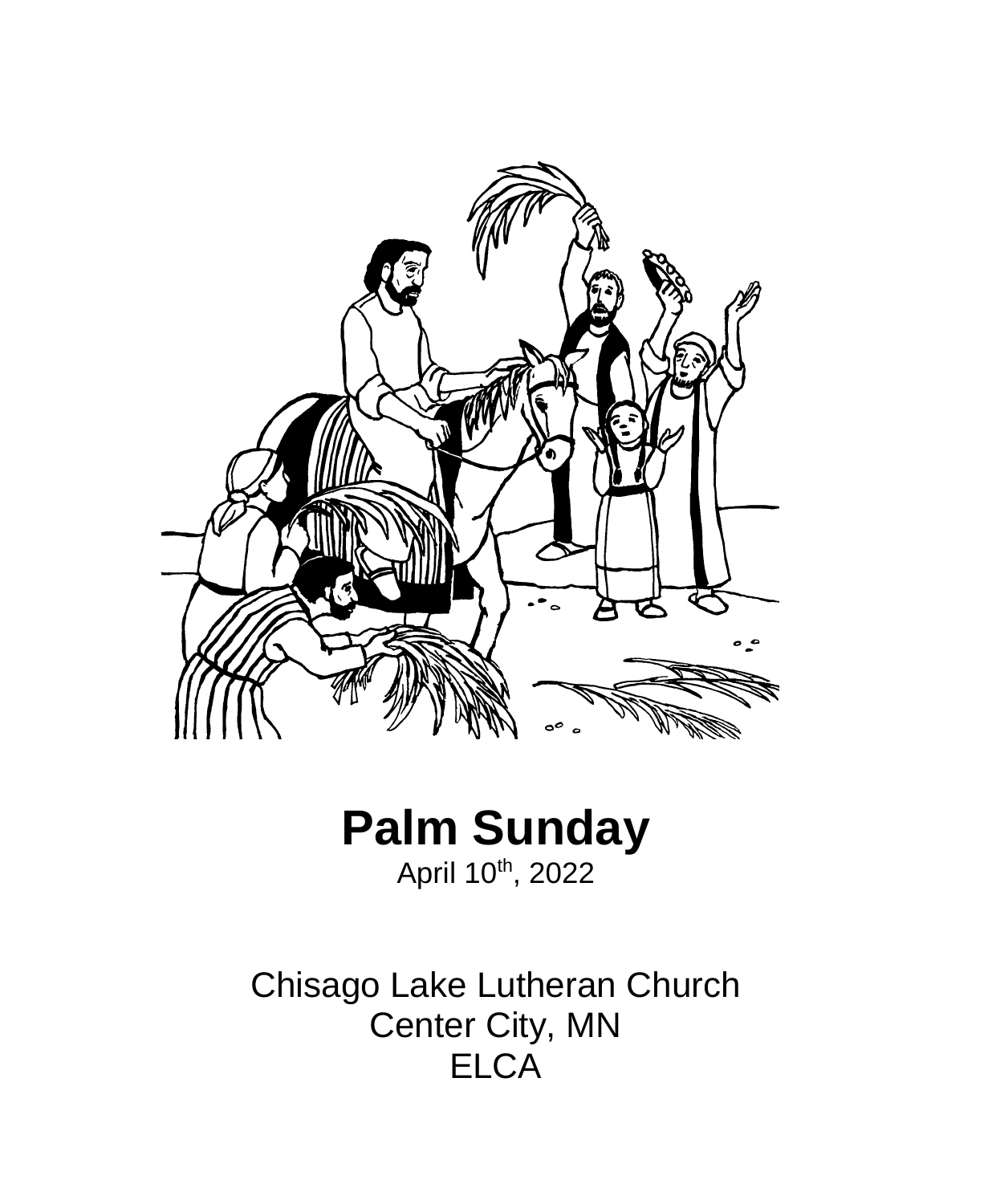# WELCOME TO CHISAGO LAKE LUTHERAN CHURCH

If you are a first-time visitor, welcome! We are glad you are here. At Chisago Lake Lutheran Church, we are "Grounded in the Gospel, Guided by the Spirit." We are a congregation of the Evangelical Lutheran Church in America (ELCA) and strive to be God's hands active in the world. While we are a church with a rich history, we are also a church for today.

There are devices to assist those of us who are hearing impaired at the front entrance when you enter. Please see an Usher for guidance use if needed.

The Palm Sunday Liturgy re-creates the triumphal entry of Jesus into Jerusalem. This joyful mood soon changes to sober contemplation of our Lord's Passion at the Gospel. Thus, Holy Week begins.

| <b>PRELUDE</b> | "Rejoice the Lord Is King with the Holy City" | arr. Torrans |
|----------------|-----------------------------------------------|--------------|
|----------------|-----------------------------------------------|--------------|

**\***PROCESSIONAL HYMN *"All Glory Laud and Honor"* ELW Hymn #344

# LITANY OF PALMS

- P Blessed is he who comes in the name of the Lord.
- **C And blessed are the children who waved palms in tribute to him.**
- P Blessed are the people who laid their coats on the path to mark his way to Jerusalem.<br>C And blessed are they who cry out, "Hosanna, Jesus! We love you Jesus.
- **C And blessed are they who cry out, "Hosanna, Jesus! We love you Jesus.**
- P Who are these people who welcome the Savior into town?
- **C We are those people! Our children wave the palms. Our hands scatter the garments. Our voices cry out, "Hosanna to the King!"**
- P Then who are the voices that cry out, "Crucify Him! Crucify the One called Jesus, for He is surely not the Messiah"?
- **C Sadly, we are those voices too. Fearful of the angry crowd, we turned against the very Son of God. Our voices jeered the Savior. Our hands drove the nails. Our sins put Jesus to death.**
- P Let us pray...<br>C O God of mer
- **C O God of mercy and might, in the mystery of the passion of your Son you offer your infinite life to the world. Gather us around the cross of Christ, and preserve us until the resurrection, through Jesus Christ, our Savior and Lord, who lives and reigns with you and the Holy Spirit, one God, now and forever. Amen.**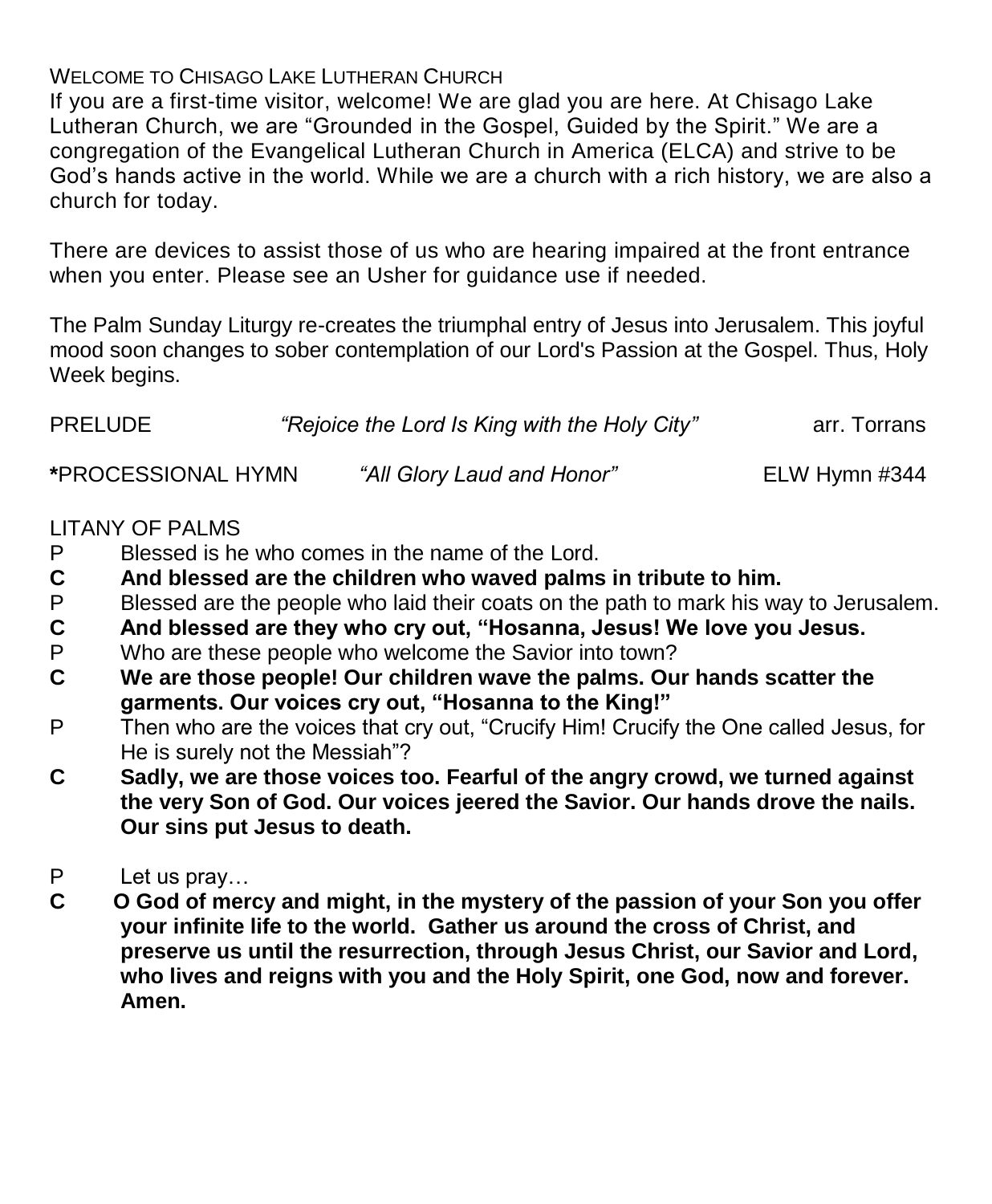FIRST READING Isaiah 50:4-9a <sup>4</sup>The Lord GOD has given me the tongue of a teacher, that I may know how to sustain the weary with a word. Morning by morning he wakens wakens my ear to listen as those who are taught. <sup>5</sup>The Lord GOD has opened my ear, and I was not rebellious, I did not turn backward. <sup>6</sup>I gave my back to those who struck me, and my cheeks to those who pulled out the beard; I did not hide my face from insult and spitting. <sup>7</sup>The Lord GOD helps me: therefore I have not been disgraced; therefore I have set my face like flint, and I know that I shall not be put to shame; <sup>8</sup>he who vindicates me is near. Who will contend with me? Let us stand up together. Who are my adversaries? Let them confront me.

The word of the Lord. **Thanks be to God.**

<sup>9a</sup>lt is the Lord GOD who helps me; who will declare me guilty?

# SECOND READING **Philippians 2:5-11**

<sup>5</sup>Let the same mind be in you that was in Christ Jesus,  $6$ who, though he was in the form of God, did not regard equality with God as something to be exploited, <sup>7</sup>but emptied himself, taking the form of a slave, being born in human likeness. And being found in human form, 8he humbled himself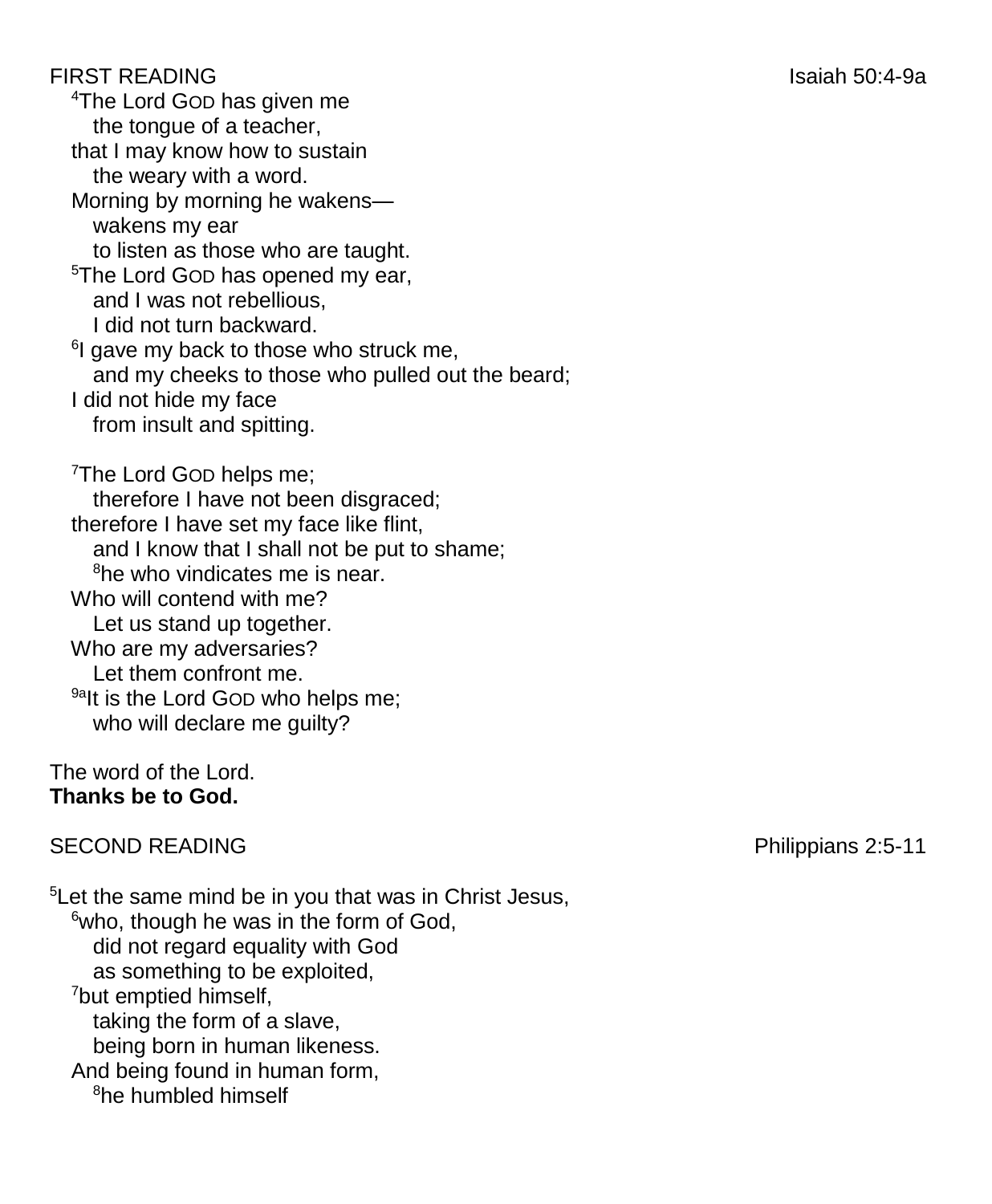and became obedient to the point of death even death on a cross.

<sup>9</sup>Therefore God also highly exalted him and gave him the name that is above every name,  $10$ so that at the name of Jesus every knee should bend, in heaven and on earth and under the earth, <sup>11</sup> and every tongue should confess that Jesus Christ is Lord, to the glory of God the Father.

#### The word of the Lord. **Thanks be to God.**

THE GOSPEL Luke 22:14-23:56

<sup>14</sup>When the hour came, [Jesus] took his place at the table, and the apostles with him. <sup>15</sup>He said to them, "I have eagerly desired to eat this Passover with you before I suffer; <sup>16</sup>for I tell you, I will not eat it until it is fulfilled in the kingdom of God." <sup>17</sup>Then he took a cup, and after giving thanks he said, "Take this and divide it among yourselves; <sup>18</sup>for I tell you that from now on I will not drink of the fruit of the vine until the kingdom of God comes." <sup>19</sup>Then he took a loaf of bread, and when he had given thanks, he broke it and gave it to them, saying, "This is my body, which is given for you. Do this in remembrance of me." <sup>20</sup>And he did the same with the cup after supper, saying, "This cup that is poured out for you is the new covenant in my blood. <sup>21</sup>But see, the one who betrays me is with me, and his hand is on the table. <sup>22</sup>For the Son of Man is going as it has been determined, but woe to that one by whom he is betrayed!" <sup>23</sup>Then they began to ask one another which one of them it could be who would do this.

 $24A$  dispute also arose among them as to which one of them was to be regarded as the greatest. <sup>25</sup>But he said to them, "The kings of the Gentiles lord it over them; and those in authority over them are called benefactors.  $^{26}$ But not so with you; rather the greatest among you must become like the youngest, and the leader like one who serves. <sup>27</sup>For who is greater, the one who is at the table or the one who serves? Is it not the one at the table? But I am among you as one who serves.

 $28^{\circ}$ You are those who have stood by me in my trials;  $29^{\circ}$  and I confer on you, just as my Father has conferred on me, a kingdom,  $30$  so that you may eat and drink at my table in my kingdom, and you will sit on thrones judging the twelve tribes of Israel.

 $31^{\circ}$ Simon, Simon, listen! Satan has demanded to sift all of you like wheat,  $32^{\circ}$ but I have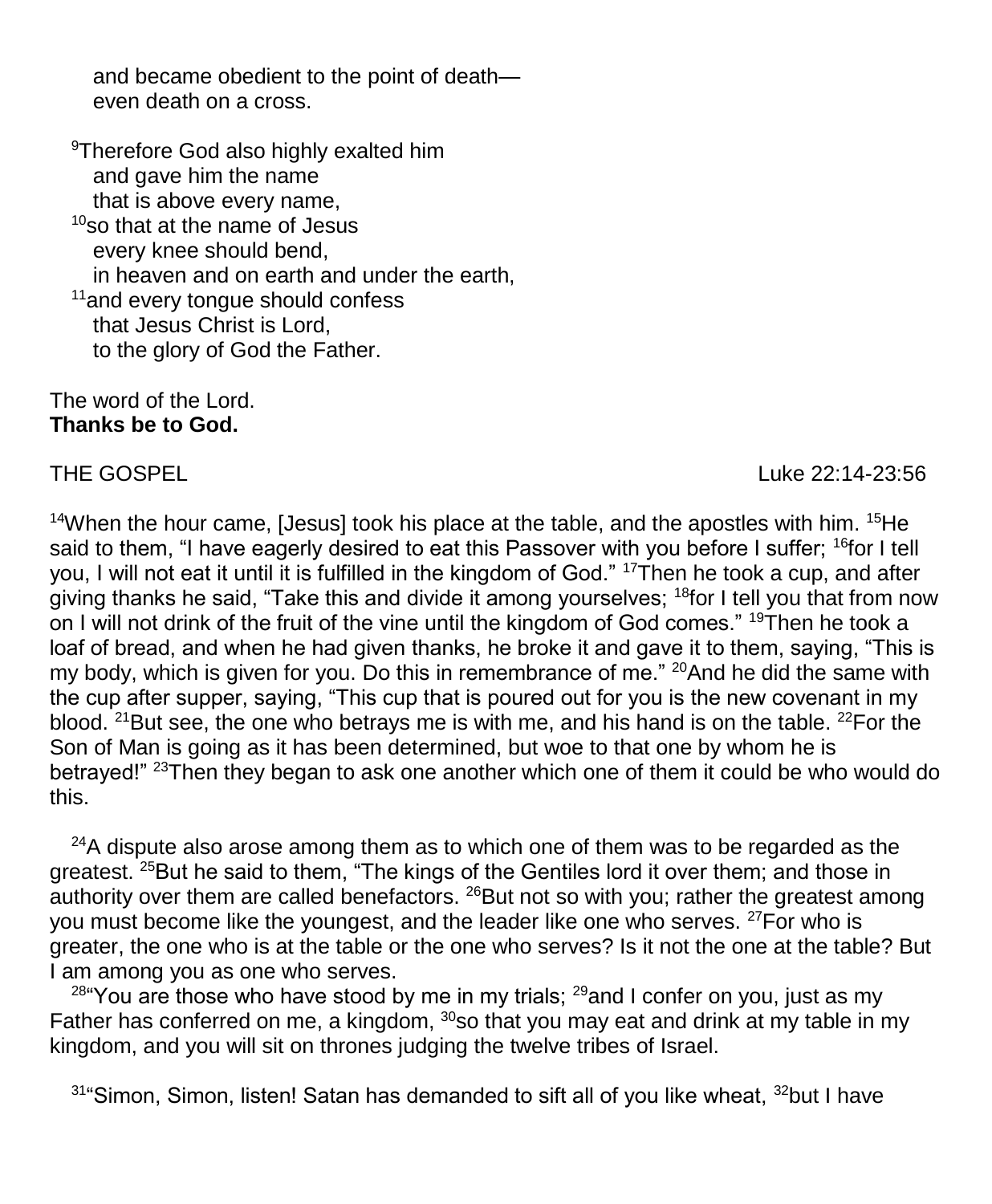prayed for you that your own faith may not fail; and you, when once you have turned back, strengthen your brothers." 33And he said to him, "Lord, I am ready to go with you to prison and to death!" <sup>34</sup> Jesus said, "I tell you, Peter, the cock will not crow this day, until you have denied three times that you know me."

 $35$ He said to them, "When I sent you out without a purse, bag, or sandals, did you lack anything?" They said, "No, not a thing." <sup>36</sup>He said to them, "But now, the one who has a purse must take it, and likewise a bag. And the one who has no sword must sell his cloak and buy one. <sup>37</sup>For I tell you, this scripture must be fulfilled in me, 'And he was counted among the lawless'; and indeed what is written about me is being fulfilled." <sup>38</sup>They said, "Lord, look, here are two swords." He replied, "It is enough."

<sup>39</sup>He came out and went, as was his custom, to the Mount of Olives; and the disciples followed him. <sup>40</sup>When he reached the place, he said to them, "Pray that you may not come into the time of trial." <sup>41</sup>Then he withdrew from them about a stone's throw, knelt down, and prayed, <sup>42</sup>"Father, if you are willing, remove this cup from me; yet, not my will but yours be done." <sup>43</sup> Then an angel from heaven appeared to him and gave him strength. <sup>44</sup>In his anguish he prayed more earnestly, and his sweat became like great drops of blood falling down on the ground.]<sup>45</sup>When he got up from prayer, he came to the disciples and found them sleeping because of grief, <sup>46</sup>and he said to them, "Why are you sleeping? Get up and pray that you may not come into the time of trial."

<sup>47</sup>While he was still speaking, suddenly a crowd came, and the one called Judas, one of the twelve, was leading them. He approached Jesus to kiss him; <sup>48</sup>but Jesus said to him, "Judas, is it with a kiss that you are betraying the Son of Man?" <sup>49</sup>When those who were around him saw what was coming, they asked, "Lord, should we strike with the sword?" <sup>50</sup>Then one of them struck the slave of the high priest and cut off his right ear. <sup>51</sup>But Jesus said, "No more of this!" And he touched his ear and healed him. <sup>52</sup>Then Jesus said to the chief priests, the officers of the temple police, and the elders who had come for him, "Have you come out with swords and clubs as if I were a bandit? <sup>53</sup>When I was with you day after day in the temple, you did not lay hands on me. But this is your hour, and the power of darkness!"

<sup>54</sup>Then they seized him and led him away, bringing him into the high priest's house. But Peter was following at a distance. <sup>55</sup>When they had kindled a fire in the middle of the courtyard and sat down together, Peter sat among them. <sup>56</sup>Then a servant-girl, seeing him in the firelight, stared at him and said, "This man also was with him." <sup>57</sup>But he denied it, saying, "Woman, I do not know him." <sup>58</sup>A little later someone else, on seeing him, said, "You also are one of them." But Peter said, "Man, I am not!" <sup>59</sup>Then about an hour later still another kept insisting, "Surely this man also was with him; for he is a Galilean." <sup>60</sup>But Peter said, "Man, I do not know what you are talking about!" At that moment, while he was still speaking, the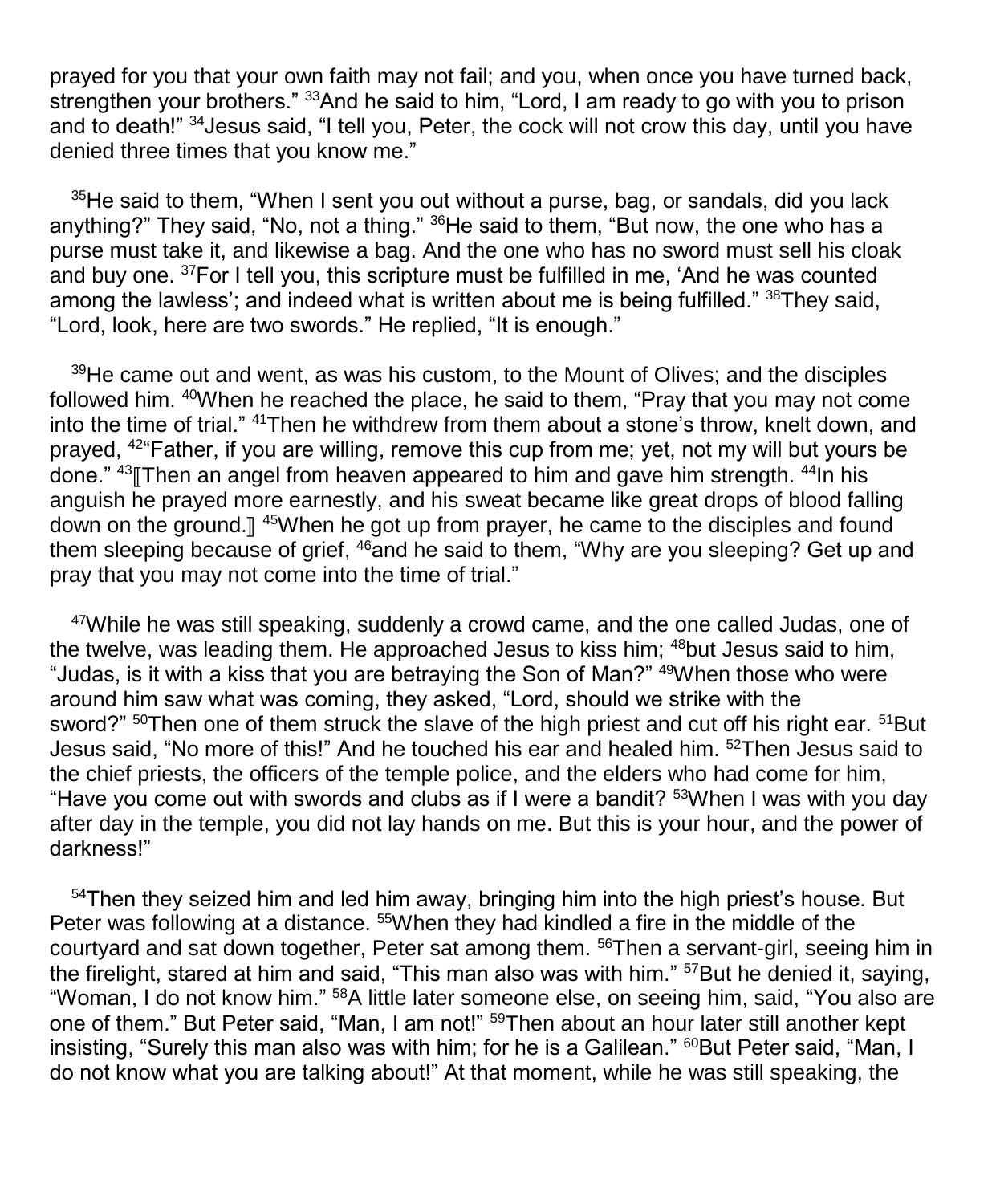cock crowed. <sup>61</sup>The Lord turned and looked at Peter. Then Peter remembered the word of the Lord, how he had said to him, "Before the cock crows today, you will deny me three times." <sup>62</sup>And he went out and wept bitterly.

 $63$ Now the men who were holding Jesus began to mock him and beat him;  $64$ they also blindfolded him and kept asking him, "Prophesy! Who is it that struck you?" <sup>65</sup>They kept heaping many other insults on him.

<sup>66</sup>When day came, the assembly of the elders of the people, both chief priests and scribes, gathered together, and they brought him to their council. <sup>67</sup>They said, "If you are the Messiah, tell us." He replied, "If I tell you, you will not believe; <sup>68</sup>and if I question you, you will not answer. <sup>69</sup>But from now on the Son of Man will be seated at the right hand of the power of God." <sup>70</sup>All of them asked, "Are you, then, the Son of God?" He said to them, "You say that I am." <sup>71</sup>Then they said, "What further testimony do we need? We have heard it ourselves from his own lips!"<sup>23:</sup>

<sup>1</sup>Then the assembly rose as a body and brought Jesus before Pilate. <sup>2</sup>They began to accuse him, saying, "We found this man perverting our nation, forbidding us to pay taxes to the emperor, and saying that he himself is the Messiah, a king." <sup>3</sup>Then Pilate asked him, "Are you the king of the Jews?" He answered, "You say so." <sup>4</sup>Then Pilate said to the chief priests and the crowds, "I find no basis for an accusation against this man." <sup>5</sup>But they were insistent and said, "He stirs up the people by teaching throughout all Judea, from Galilee where he began even to this place."

<sup>6</sup>When Pilate heard this, he asked whether the man was a Galilean. <sup>7</sup>And when he learned that he was under Herod's jurisdiction, he sent him off to Herod, who was himself in Jerusalem at that time. <sup>8</sup>When Herod saw Jesus, he was very glad, for he had been wanting to see him for a long time, because he had heard about him and was hoping to see him perform some sign. <sup>9</sup>He questioned him at some length, but Jesus gave him no answer. <sup>10</sup>The chief priests and the scribes stood by, vehemently accusing him. <sup>11</sup>Even Herod with his soldiers treated him with contempt and mocked him; then he put an elegant robe on him, and sent him back to Pilate. <sup>12</sup>That same day Herod and Pilate became friends with each other; before this they had been enemies.

 $13$ Pilate then called together the chief priests, the leaders, and the people,  $14$  and said to them, "You brought me this man as one who was perverting the people; and here I have examined him in your presence and have not found this man guilty of any of your charges against him. <sup>15</sup>Neither has Herod, for he sent him back to us. Indeed, he has done nothing to deserve death. <sup>16</sup>I will therefore have him flogged and release him."

<sup>18</sup>Then they all shouted out together, "Away with this fellow! Release Barabbas for us!" <sup>19</sup> (This was a man who had been put in prison for an insurrection that had taken place in the city, and for murder.) <sup>20</sup>Pilate, wanting to release Jesus, addressed them again; <sup>21</sup>but they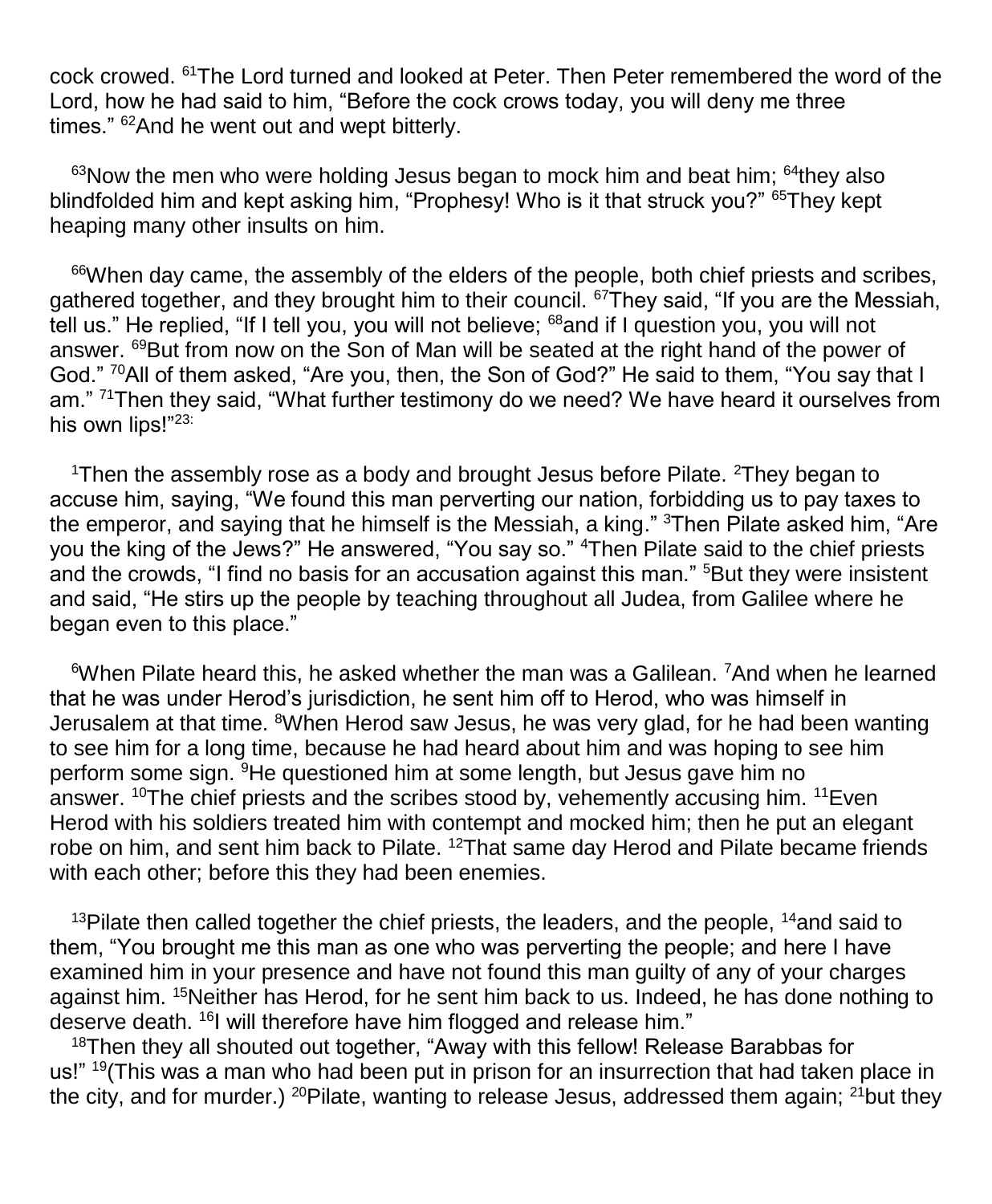kept shouting, "Crucify, crucify him!" <sup>22</sup>A third time he said to them, "Why, what evil has he done? I have found in him no ground for the sentence of death; I will therefore have him flogged and then release him." <sup>23</sup>But they kept urgently demanding with loud shouts that he should be crucified; and their voices prevailed.  $24$ So Pilate gave his verdict that their demand should be granted.  $25$ He released the man they asked for, the one who had been put in prison for insurrection and murder, and he handed Jesus over as they wished.

 $26$ As they led him away, they seized a man, Simon of Cyrene, who was coming from the country, and they laid the cross on him, and made him carry it behind Jesus. <sup>27</sup>A great number of the people followed him, and among them were women who were beating their breasts and wailing for him. <sup>28</sup>But Jesus turned to them and said, "Daughters of Jerusalem, do not weep for me, but weep for yourselves and for your children. <sup>29</sup>For the days are surely coming when they will say, 'Blessed are the barren, and the wombs that never bore, and the breasts that never nursed.' <sup>30</sup>Then they will begin to say to the mountains, 'Fall on us'; and to the hills, 'Cover us.' <sup>31</sup>For if they do this when the wood is green, what will happen when it is dry?"

 $32$ Two others also, who were criminals, were led away to be put to death with him.  $33$ When they came to the place that is called The Skull, they crucified Jesus there with the criminals, one on his right and one on his left. <sup>34</sup> Then Jesus said, "Father, forgive them; for they do not know what they are doing." $\parallel$  And they cast lots to divide his clothing.  $35$  And the people stood by, watching; but the leaders scoffed at him, saying, "He saved others; let him save himself if he is the Messiah of God, his chosen one!" <sup>36</sup>The soldiers also mocked him, coming up and offering him sour wine, <sup>37</sup>and saying, "If you are the King of the Jews, save yourself!" <sup>38</sup>There was also an inscription over him, "This is the King of the Jews."

<sup>39</sup>One of the criminals who were hanged there kept deriding him and saying, "Are you not the Messiah? Save yourself and us!" <sup>40</sup>But the other rebuked him, saying, "Do you not fear God, since you are under the same sentence of condemnation? <sup>41</sup>And we indeed have been condemned justly, for we are getting what we deserve for our deeds, but this man has done nothing wrong." <sup>42</sup>Then he said, "Jesus, remember me when you come into your kingdom." <sup>43</sup>He replied, "Truly I tell you, today you will be with me in Paradise."

<sup>44</sup>It was now about noon, and darkness came over the whole land until three in the afternoon, <sup>45</sup>while the sun's light failed; and the curtain of the temple was torn in two. <sup>46</sup>Then Jesus, crying with a loud voice, said, "Father, into your hands I commend my spirit." Having said this, he breathed his last. <sup>47</sup>When the centurion saw what had taken place, he praised God and said, "Certainly this man was innocent." <sup>48</sup>And when all the crowds who had gathered there for this spectacle saw what had taken place, they returned home, beating their breasts. <sup>49</sup>But all his acquaintances, including the women who had followed him from Galilee, stood at a distance, watching these things.

50Now there was a good and righteous man named Joseph, who, though a member of the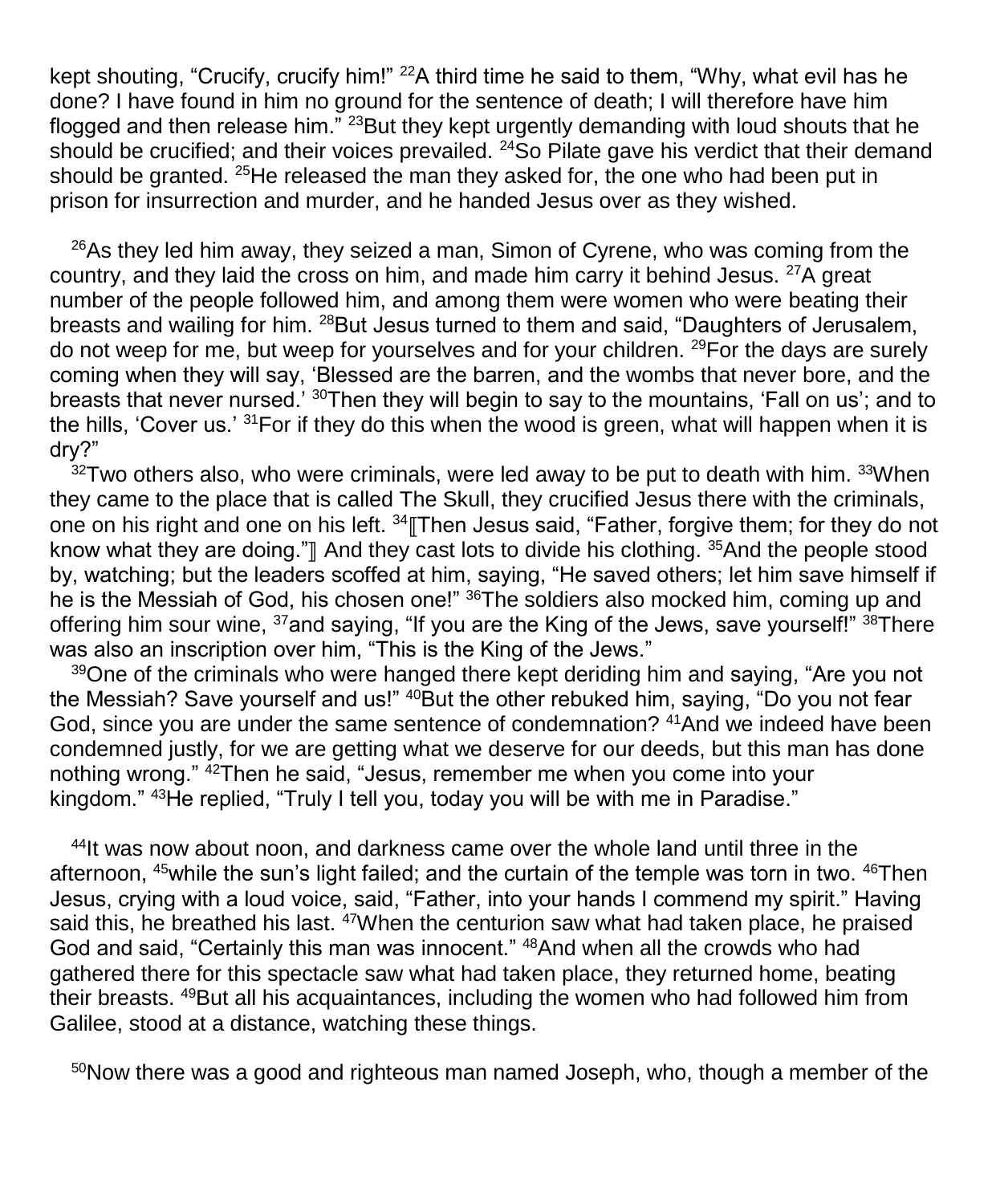council, <sup>51</sup>had not agreed to their plan and action. He came from the Jewish town of Arimathea, and he was waiting expectantly for the kingdom of God. <sup>52</sup>This man went to Pilate and asked for the body of Jesus. <sup>53</sup>Then he took it down, wrapped it in a linen cloth, and laid it in a rock-hewn tomb where no one had ever been laid. <sup>54</sup>It was the day of Preparation, and the sabbath was beginning. <sup>55</sup>The women who had come with him from Galilee followed, and they saw the tomb and how his body was laid. <sup>56</sup>Then they returned, and prepared spices and ointments.

On the sabbath they rested according to the commandment.

### *RESPONSE:*

The Gospel of our Lord. **Thanks be to God.**

| TREE OF LIFE CHILDREN'S CHOIR | "Little Donkey"       | Barbara Yotter - Director |
|-------------------------------|-----------------------|---------------------------|
| <b>CHILDREN'S WORD</b>        |                       | Stacy Johnson             |
| HYMN OF THE DAY               | "Now Behold the Lamb" | ELW Hymn $\#341$          |
| THE PRAYERS OF THE PEOPLE     |                       |                           |

# Lord in your mercy, **Hear our prayer.**

OFFERING – Meditation & Generosity

*You are invited to give to Chisago Lake Lutheran online at: <https://www.chisagolakelutheran.org/online-giving.html>*

> *You can also send your offering to the church: 1 Summit Ave, PO Box 175 Center City, MN 55012*

OFFERTORY *"Le Prie-Dieu (A Meditation)"* Cldroyd

#### OFFERING PRAYER

Jesus, Bread of life, you have set this table with your very self, and called us to the feast of plenty. Gather what has been sown among us, and strengthen us in this meal. Make us to be what we receive here, your body for the life of the world. **Amen.**

THANKSGIVING AT THE TABLE The Lord be with you. **And also with you.**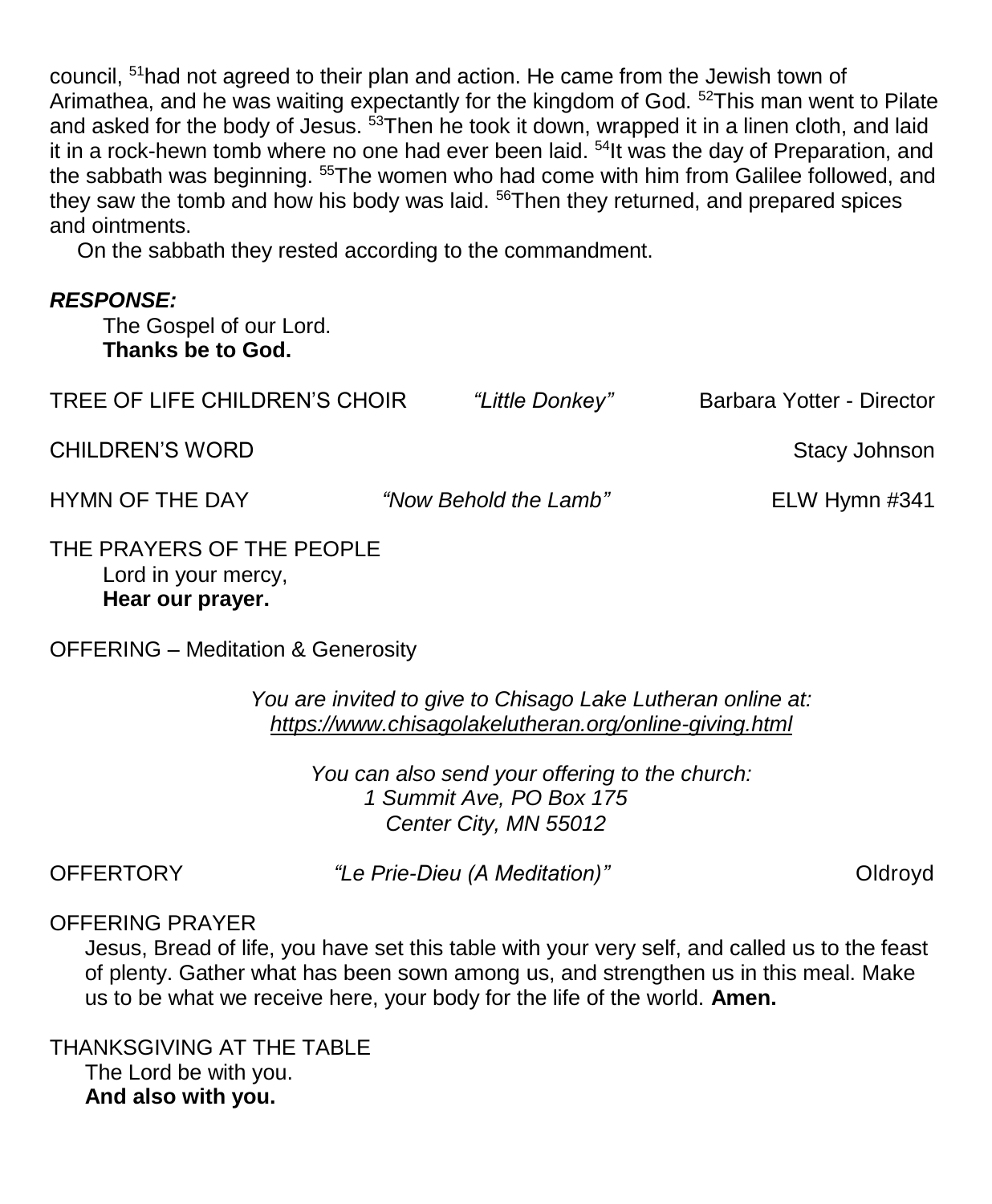Lift up your hearts. **We lift them to the Lord.** Let us give thanks to the Lord our God. **It is right to give God thanks and praise.**

WORDS OF INSTITUTION

# THE LORD'S PRAYER

**Our Father, who art in heaven, hallowed be thy name, thy kingdom come, thy will be done, on earth as it is in heaven. Give us this day our daily bread; and forgive us our trespasses, as we forgive those who trespass against us; and lead us not into temptation, but deliver us from evil. For thine is the kingdom, and the power, and the glory, forever and ever. Amen.**

#### **Distribution**

*You are invited to share the bread and the wine using the individually wrapped wafers and grape juice. Please discard the cups as you leave the sanctuary.*

#### COMMUNION PRAYER

Jesus, Bread of life, we have received from your table more than we could ever ask. As you have nourished us in this meal, now strengthen us to love the world with your own life. In your name we pray. **Amen.**

#### BLESSING

The God, who leads you in pathways of righteousness, who rejoices over you, and who calls you by name, ☩ bless your going out and your coming in, today and forever. **Amen.**

SENDING SONG *"When I Survey the Wondrous Cross"* ELW Hymn #803

ANNOUNCEMENTS

DISMISSAL Go in peace. You are the body of Christ. **Thanks be to God.**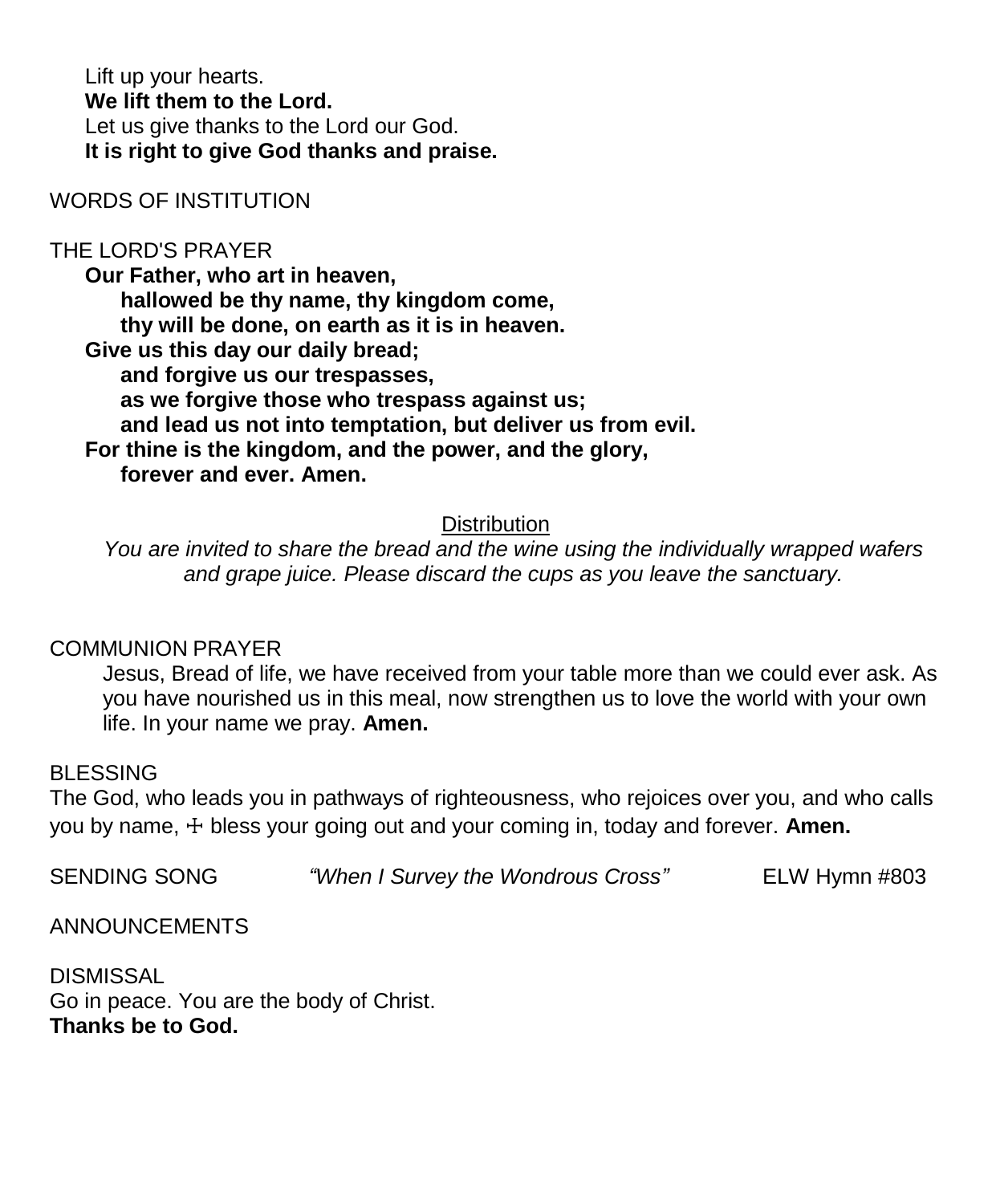POSTLUDE *"When I Survey the Wondrous Cross"* Mason *You are invited to depart the sanctuary in silence or stay in quiet reflection.*

### WORSHIP ASSISTANTS

Substitute Organist: Julie Lauritzen Cantor: Barbara Yotter TOL Choir: Annika, Kara, Khloe, Linnea, Elliott, Clara, Faith, Shayden Reader: Erica Paffel Gospel readers: Pastor Steve, Mark Wikelius, LouAnn Mattson, Vince Schoon and Marc Brottem Acolytes: Connor Bresnahan, Annika Hall Coffee Server: Youth team – Palm Sunday Breakfast being served 8-11am Greeters: Jamie Carlson and Mike Carlson Online Video Operator: Brayden Bresnahan Ushers: Jamie Carlson and Mike Carlson

# **ANNOUNCEMENTS**

We offer our deepest sympathies and prayers of peace and comfort to Don Bungum and his family in the passing of Don's wife, Joan. Joan passed away on Friday, March  $25<sup>th</sup>$ . Joan's funeral service was held Saturday, April 9<sup>th</sup> at Lakes Free Church in Lindstrom. If anyone would like to send a card to Don and his family, here is his new address. Don Bungum, 30455 Lehigh Ave. Apt. #304, Lindstrom, MN 55045

**Quilt Sale** TODAY! April 10<sup>th</sup> the quilting group will be selling some of the quilts they made for \$40 ea. to help purchase needed batting and supplies to complete the over 300 quilts they make each year. You may view the quilts in the sanctuary and fellowship hall and pick out your favorite one. Help support our quilters! Thank you!

**Heritage room** is open after service TODAY for you to explore the artifacts and 168 years of history of our beautiful Chisago Lake Lutheran Church. See you there!

# **Holy Week**

**Maundy Thursday**, April 14th, at 6:30 pm. Celebrating first communicants. **Good Friday**, April 15th, at 6:30 pm, **Easter Sunday**, April 17th, at 9:00 am with rolls and coffee served by Christian Education.

*Easter Flowers Still Available* Memorial envelopes on the Sanctuary entry. Please mark the envelope clearly so we will know if you plan to pick up the flowers or leave them for distribution. Plants may be taken on Tuesday, April 18th. The envelope can be left at the church office or put in the offering plate. Thank you.

| Easter Lilies \$12.00 |         | .<br><b>Azaleas</b>           | \$20.00 |
|-----------------------|---------|-------------------------------|---------|
| Mums                  | \$14.00 | <b>Asiatic Lilies \$14.00</b> |         |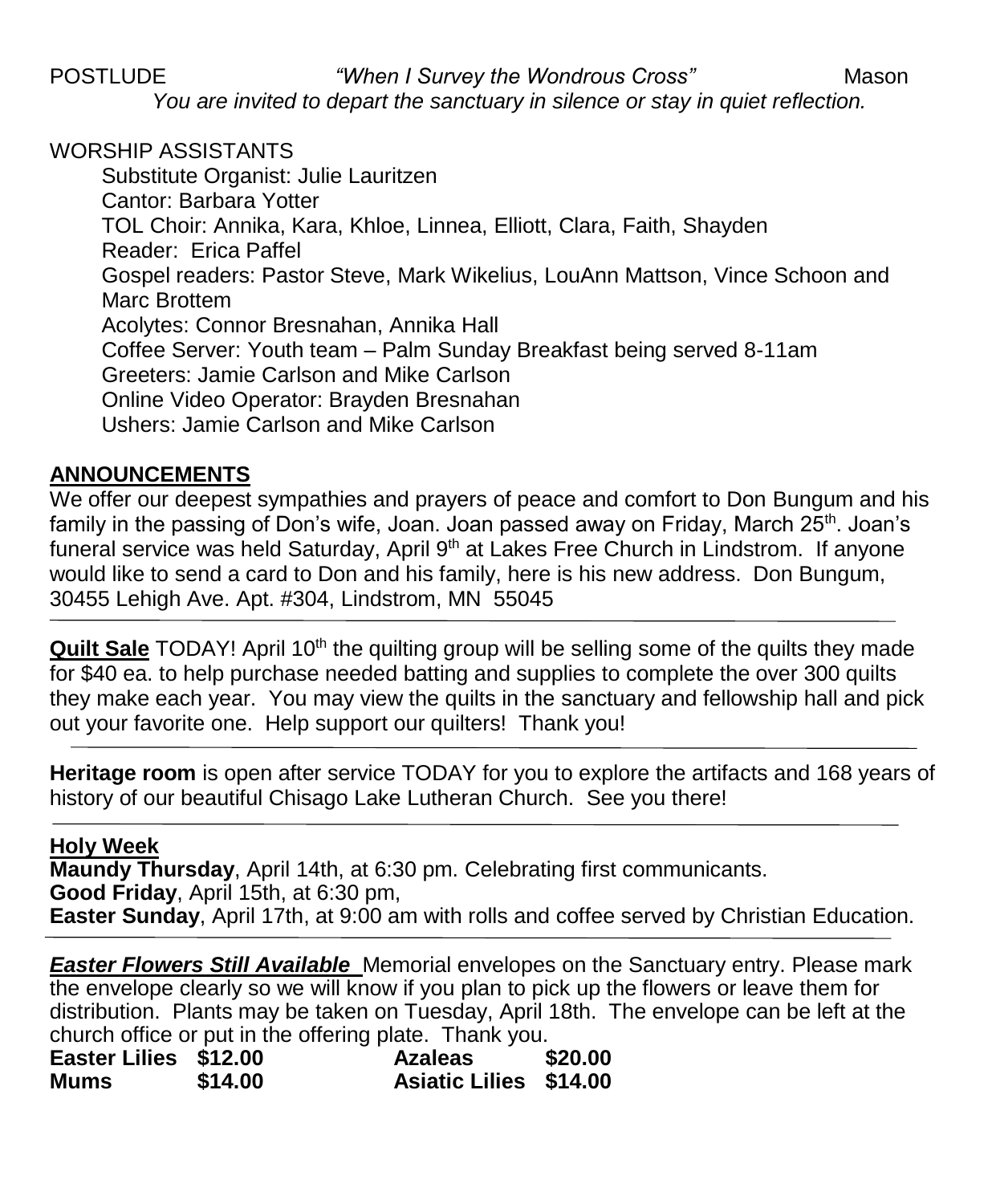### **Check out the paper lined walls in the fellowship hall!**

Please use this project as a Historical timeline of Chisago Lake Lutheran Church. We would like you to add your many memories of Chisago Lake, milestones that happened here throughout the many years and significant events that you were a part of or remember at Chisago Lake. This Historical timeline will be used by the Call Committee as they move forward in search of a Pastor for Chisago Lake Lutheran Church. Thank you.

**Call Committee Nominations form:** If there is a church member that you think would be a good candidate for the 2022 Call Committee as we begin our search for our new Pastor, please fill out the nomination form located on the sanctuary entry desk or church office and return to the church office by Tuesday, April 19<sup>th</sup>. Office is closed Monday for Easter Monday holiday. Thank you.

#### *Gather* **Bible Study**

This month is the final lesson in the series The Kingdom of God**,** by the Rev. Dr. Mark Allan Powell. We will be looking into the future – "Living forever with God."

- We will meet in person on **Tuesday, April 26th from 1:30-3:00 in the church Green Room.**
- To join in by Zoom, contact Bonnie Anderson at brinkanderson @gmail.com for the link.
- For information about *Gather* Magazine, contact Barb Wikelius at [bjwikelius@gmail.com.](mailto:bjwikelius@gmail.com) New subscribers can receive their first year as a free gift from our WELCA unit.

**Join us Maundy Thursday** at 6:30 pm. as we celebrate in the 1<sup>st</sup> Communion for Kaden Aspenson, Khloe Bresnahan, Devin Enebak, Amelia Enebak, Henry Gechart, Kara Hall, Brielle Hollister, Kenzie Hollister, Linnea Johnson, Dylan Lindahl and Timothy Schroeder. Congratulations communicants in achieving this celebrated milestone in your lives.

#### **What is the CLLC Book Club?**

We are a group of CLLC Christians who believe that all people are part of God's creation and that all people deserve justice. We seek to develop a deeper understanding about the injustices and experiences of our Black, Brown and Native brothers and sisters in Christ through reading books, watching videos, and having conversation with each other.

**CLLC Book Group will meet on Thursday, April 28 at 7 p.m. on zoom.** Contact Bonnie Anderson [\(brinkanderson@gmail.com\)](mailto:brinkanderson@gmail.com) if you'd like to attend. We will look at the Treaty of 1837 and on the land acknowledgment. We will conclude our discussion on Dakota by Kathleen Norris.

**Community Meals:** Community Meals is serving their 1<sup>st</sup> meal on Monday, May 2<sup>nd</sup>. from 4-6pm at **Zion Lutheran Church is Chisago City.** All are welcome!

# **APPLIANCE and RECYCLING DAY AT CLLC**

# **May 7th from 8:00 a.m. - 2:00 p.m. in the lower parking lot.**

Bring your old computers, TV's, monitors, refrigerators, tires, stereos, DVD's, scanners, couches, chairs, and printers to the **church lower parking lot.** For a fee, AAA Recycling will take your items for you. This is open to all residents. Price sheets are available in the church office and online.